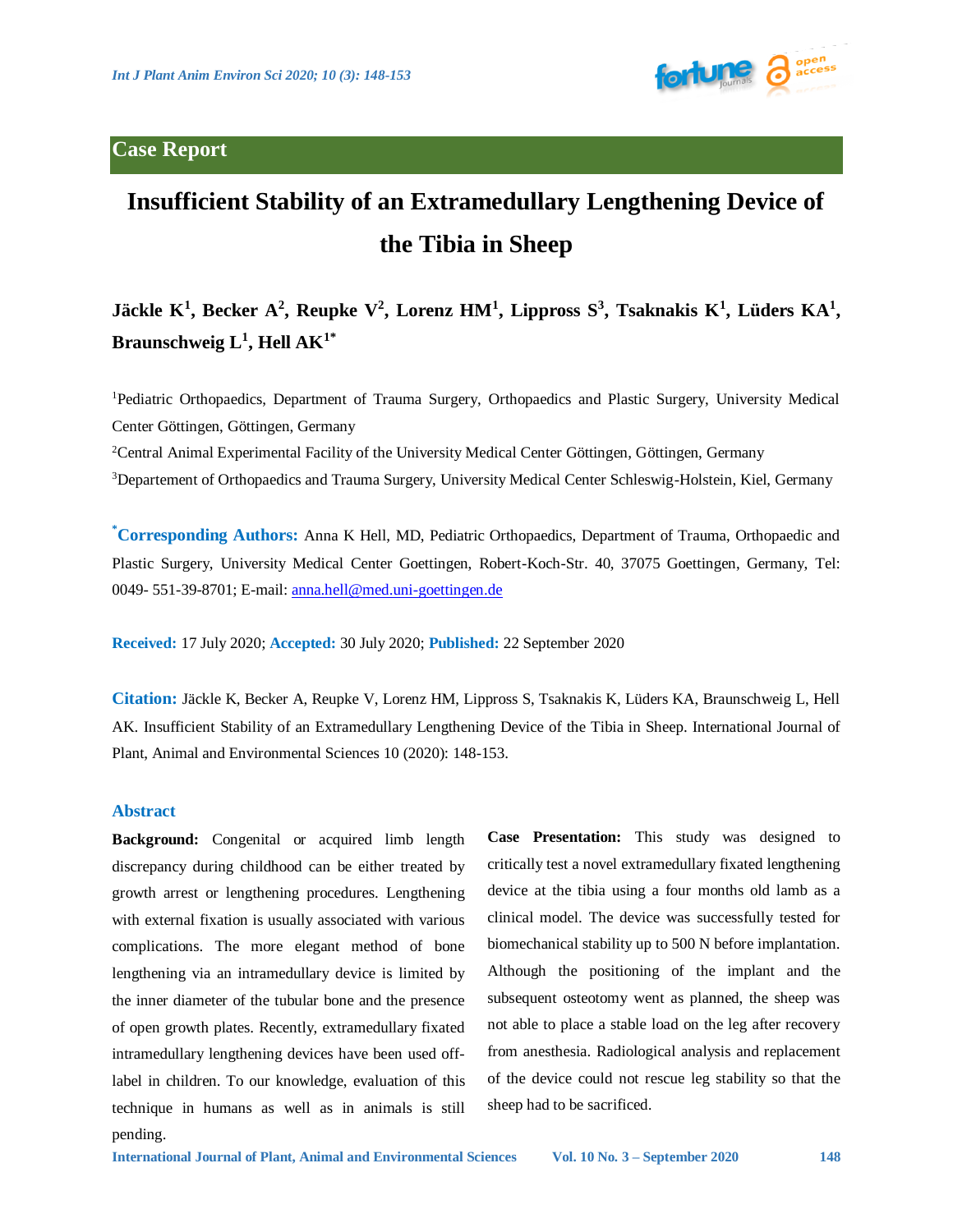**Conclusions:** The present case report indicates that an off-label used surgical treatment method for children with limb length discrepancy causes harmful secondary effects in lamb, which otherwise often represent preclinical subjects for human devices. Probably due to rotational load and the inability to relieve the leg, this novel extramedullary fixated lengthening device is not transferable to the anatomy of sheep.

**Keywords:** Failure; Extramedullary lengthening device; Tibia; Sheep; Lamb

**Abbreviations:** N=Newton; K-wire=Kirschner wire

## **1. Introduction**

Children with congenital or acquired limb length discrepancies often require surgical interventions to restore correct axial and length relationships. Such interventions are established in particular for the lower extremity to ensure a symmetrical gait and straight spinal development during growth [1-11]. Several surgical techniques such as a growth stop or growth modulation, acute shortening, or lengthening with external or intramedullary devices are possible for treatment of severe leg length discrepancy. With a predicted short body height, shortening procedures are unfavorable for the overall result. Bone lengthening with external fixators may cause strong cosmetic and functional impact and complications with a rate of up to 70% [2]. The alternative strategy, i.e. the use of intramedullary nails, is a particularly suitable treatment for adolescents when compared to external fixators, but their application is limited by the inner diameter of the tubular bone and by the presence of wide open growth plates, respectively [2]. Because of concerns about potential damage to the growth plate by a device crossing such sensitive structures, intramedullary nails will mainly be used in patients older than ten years.

For younger children with small intramedullary diameter and open growth plates an alternative method of using an intramedullary externally controlled lengthening device outside the bone with soft tissue coverage has been described in singular cases [12, 13]. To our knowledge this off-label application has not been scientifically evaluated in animals. There may be concerns about cantilever bending by an off-axis implant, insufficient callus formation and problematic soft tissue coverage.

As part of a German Federal Ministry of Education and Research funded project for pediatric bone reconstruction, extramedullary external lengthening of lamb tibiae were planned for evaluation of stability, callus formation and surgical problems such as tissue coverage.

## **2. Case Presentation**

## **2.1 Surgical implantation technique and biomechanical testing**

In preparation for the planned surgery, implant positioning and surgical technique were practiced on sheep cadaver by implanting an externally controlled lengthening rod (MAGEC®, NuVasive, Aliso Viejo, CA, USA) with a four screw fixation (Xia screws, Stryker, Tuttlingen, Germany) (Figures 1a and 1b).

The anatomical anchorage of the implants and the coverage with soft tissue was determined. After deciding on the ideal implant position, repetitive biomechanical testing of 100.000 cycles each at 100N, 200N, 300N, 400N and 500N was performed (Instron 8874, ÜWA 090000-0000-041) with respect to the corresponding anatomical angles, the proper stability of the implant and its breaking strength (Figure 2). No implant or long bone impairment was seen between 100N and 400N. At 500N a plastic deformity of the bone without implant failure was noted.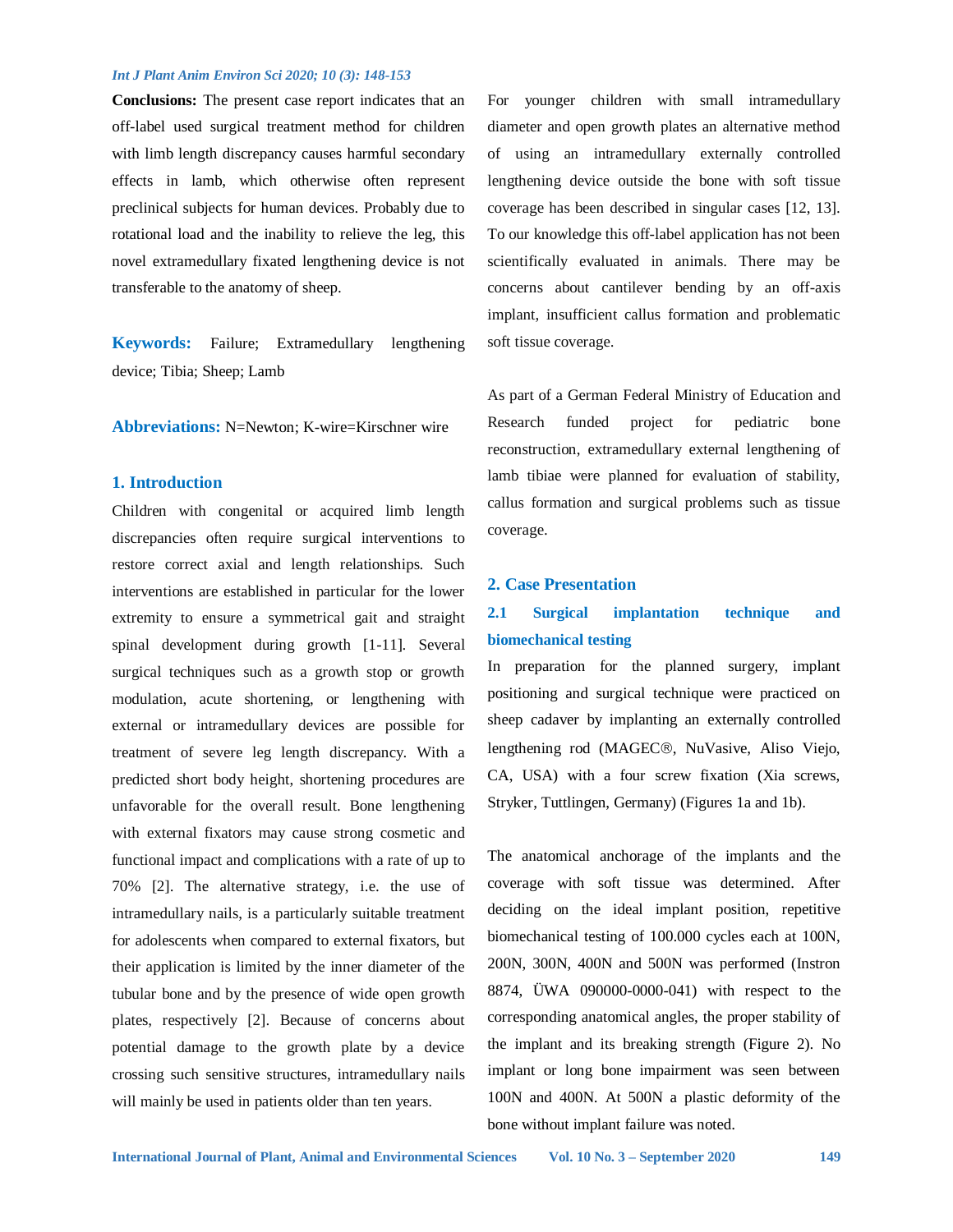### **2.2 Pre-, peri- and postsurgical course**

After obtaining permission for the study according to the German Animal Welfare Act (approval number: 33.19-42502-04-18/2791), eight healthy immature four months old lambs from the rare breed of "Leineschaf" were transferred from the institutional experimental farm Relliehausen to the Central Animal Experimental Facility of the University Medical Center of Goettingen. After a sufficient acclimatization phase, no food was given twelve hours prior to surgery, but free access to water was provided. Anesthesia was performed using propofol (propofol Lipuro 2%, 15 mg/kg), isoflurane  $(1.5\%)$  and fentanyl  $(10 \mu g/kg)$ . After sheep positioning, radiological evaluation, shaving, multiple disinfections and sterile draping, a small distal tibial incision was performed and two distal screws were placed dorsally in order to provide the best soft tissue coverage. A second proximal incision was done for proximal screw placement (Figures 3a, 3b).



**Figure 1:** Anatomical preparation of a sheep cadaver with development of the surgical technique. (a) lateral and (b) anterior-posterior view.



**Figure 2:** After biomechanical testing of the implants, the implant construct proved to be sufficiently stable for the experimental project. (a-b) Mounting on 3D printed sheep tibia modelled after CT images with Xia screws, magnetic implant and intramedullary K-wire; (c) At the same angle as the standing sheep tibia. d: the construct was clamped and checked for load.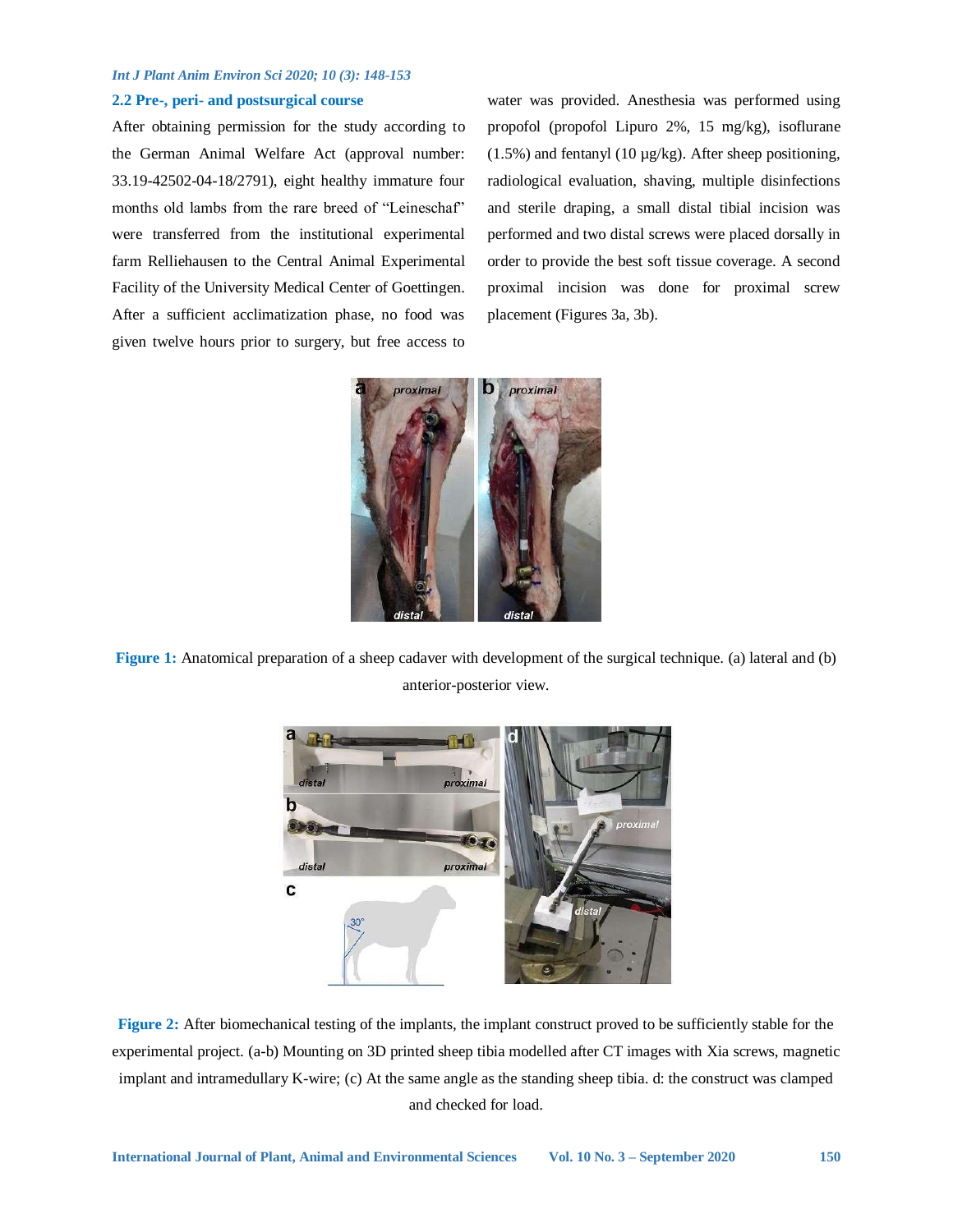

**Figure 3:** Course of the operation. (a) Overview of the stored sheep and (b) skin incisions with implants; (c) Osteotomy site marked with an arrow; (d) Clinical situation after wound closure; (e) Radiographs in anteriorposterior and (f) lateral projection after surgical treatment; (g) Malrotation of the hind leg.

All screw holes were pre-drilled using a 3.5 drill and 4.5 mm screws with bi-cortical fixation. Soft tissue was tunneled and the shortened magnetically controlled device was inserted after prior testing of functionality. The lengthening device was removed and an osteotomy was performed 2 cm proximal of the distal screws with pre-drilling 2 mm holes and then cross-chiseling the bone after inserting blunt Homann-hooks to protect the surrounding tissue (Figure 3c). An additional intramedullary K-wire was inserted for maintaining the correct axis. The externally controlled lengthening device was reinserted and all screws were tightened. A layered wound closure was done using resorbable, intracutaneous sutures (Figure 3d). Finally, radiological exams were performed (Figure 3e, 3f) for documentation. Total surgical time was approximately 90 minutes. After the sheep recovered from anesthesia, upon the first try to stand up the operated leg underwent a twisting without any discernible cause (Figure 3g). The sheep was immediately re-anesthetized. Radiological analysis revealed no implant or bone breakage, but rotation of the implant was clearly shown. To rule out defective or unattached metal parts, visual

inspection was surgically done without any abnormal findings. As a precaution, repositioning of the distal anchorage with two new screws, replacement of the magnetic implant and insertion of a new and additional intramedullary K- wire was performed. Manual rotation testing did not reveal any instability. Nevertheless, after waking up, the sheep was not able to stand with weight on the operated leg, which uncontrollable rotated again. To prevent the animal from suffering, it had to be sacrificed.

## **3. Discussion**

Limb length discrepancy is a common problem in humans, which may lead to surgical intervention during childhood [1-11]. Because of multiple problems associated with external long-bone distraction osteogenesis, intramedullary externally controlled lengthening devices have become increasingly popular for both long-bone distraction osteogenesis and spinal deformity correction in children [2, 14, 15]. However, devices had issues with rate control, pain management, and bone formation [12]. In order to resolve problems

**International Journal of Plant, Animal and Environmental Sciences Vol. 10 No. 3 – September 2020 151**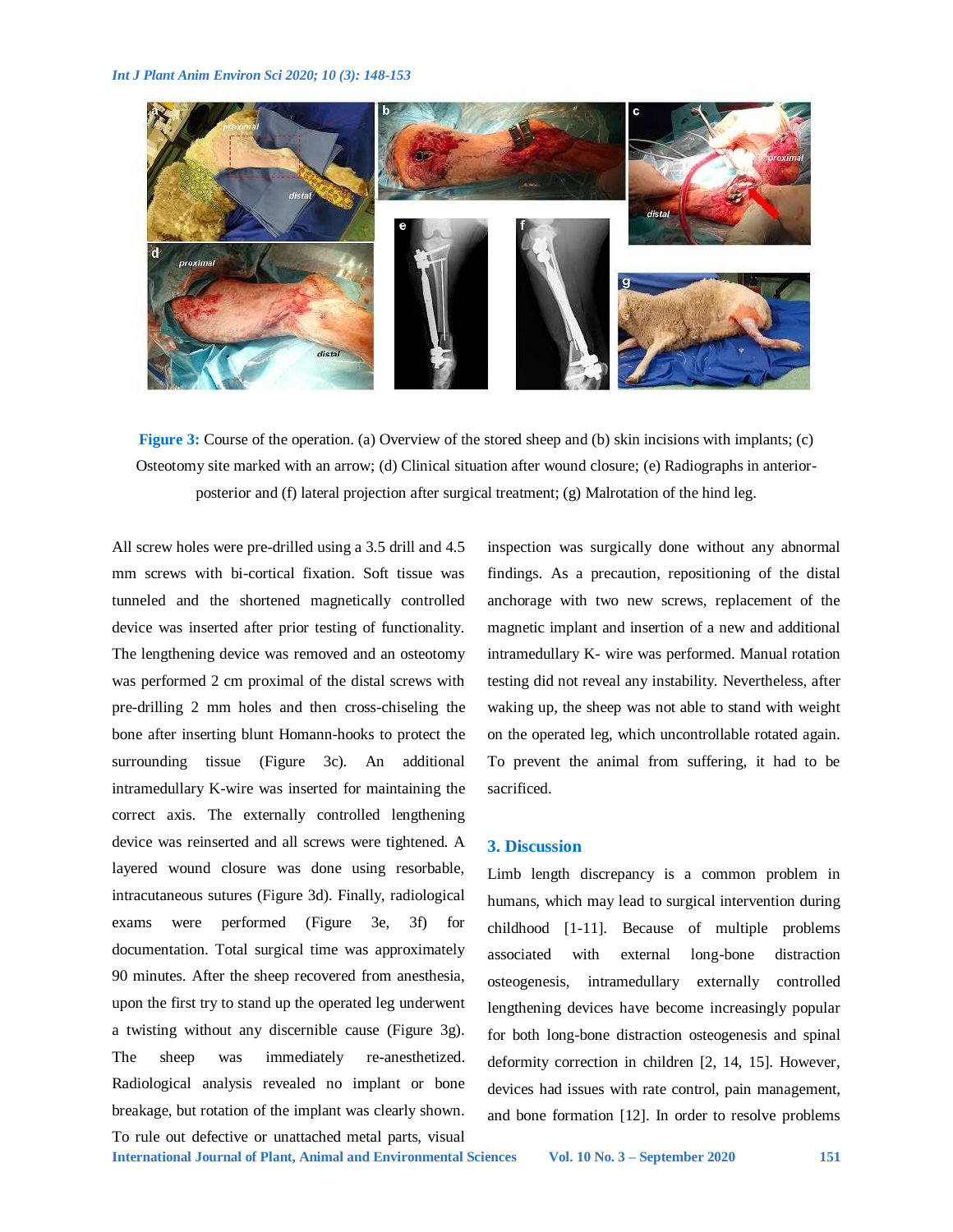with small intramedullary bone diameter and open growth plates, some authors have used an extramedullary fixated intramedullary lengthening nail with tunneled soft tissue coverage off- label in children [12, 13]. The aim of the planned study was to evaluate this technique in breeder animals, such as sheep, as a preclinical subject for deformity correction in children. Analysis of in vivo implant loading and callus formation were planned.

Even though implant construction on saw-bone went through successful biomechanical testing up to 400N, this did not prevent failure of bone stability in sheep. Reasons may be evaluation of axial loading instead of a combination with rotational forces, which apply if the sheep stands up, or higher loading than 400N in vivo. A recent study by Gaudreau et al. [16] successfully tested a remote-controlled lengthening plate for children with up to 735N. To rule out implant or bone failure, radiographic analysis and surgical re-evalutation was performed. Both of them were without pathological finding. Usually, an eight-point cortical fixation in pediatric osteosynthesis is sufficient. However, this technique did not result in sufficient stability most likely because of a different lever in sheep tibiae in comparison to pediatric bones. A higher number of screws for fixation and/or different implants were not possible in sheep because of limited anatomical size. Even though this report bases on an individual case, it can be concluded that extramedullary lengthening devices in pediatric sheep with an eight-point cortical fixation cannot be used as a preclinical model in children.

Conclusively, the present case report indicates that an off-label used surgical treatment method for children with limb length discrepancy causes harmful secondary effects in lamb, which otherwise often represent preclinical subjects for human devices. Probably due to rotational load and the inability to relieve the leg, this novel extramedullary fixated lengthening device is not transferable to the anatomy of sheep.

#### **Declarations**

## **Ethics approval and consent to publication**

The present study was approved by the ethics committee of the Lower Saxony State Office for Consumer Protection and Food Safety (approval number: 33.19- 42502-04-18/2791).

## **Consent for Publication**

Not applicable.

## **Availability of Data and Material**

All data generated or analyzed during this study are included in this published article.

### **Competing Interests**

The authors declare that they have no financial and nonfinancial conflict of interest.

## **Funding**

This research was funded by the German Federal Ministry of Education and Research (BMBF) (13GW0302B).

## **Authors' Contributions**

Conceptualization: A.B, V.R., L.B. and A.K.H.; Methodology: S.L., L.B., K.A.L., K.J. H.M.L., K.T. and A.K.H.; Validation: A.B., V.R. and A.K.H.; Surgery: K.J., A.B., V.R., H.M.L., S.L., K.T. and A.K.H.; Resources: A.K.H.; Writing-original draft preparation, K.J. and A.K.H.; Writing-review and editing, K.J., L.B. and A.K.H.; visualization, K.J., K.A.L. and K.A.L.; Supervision, A.K.H.; Project administration, K.A.L., A.K.H.; All authors have read and agreed to the published version of the manuscript.